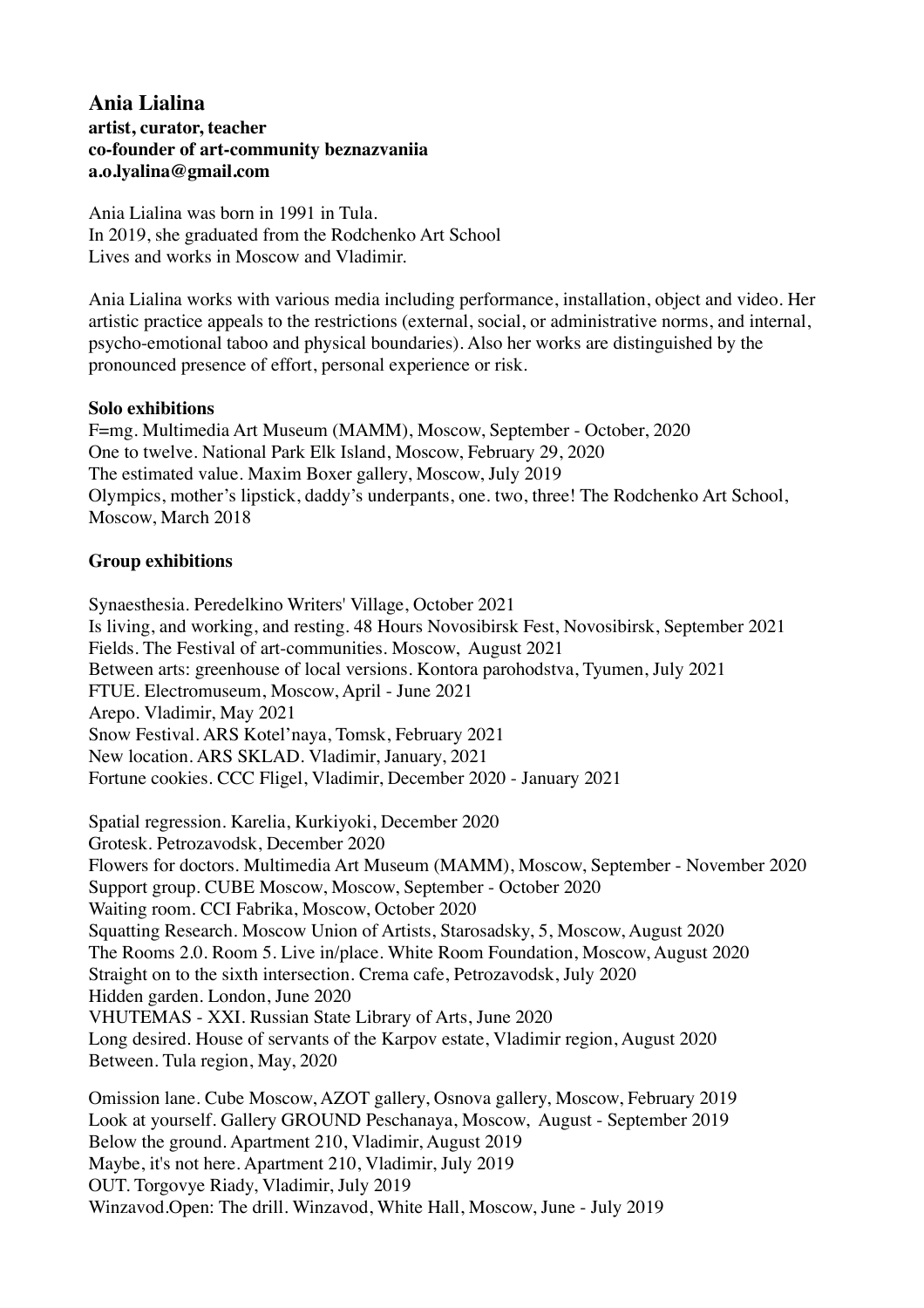Moscow Immortals. Padick gallery, Moscow, June 2019 Clean field, The land-art festival. Vladimir, June 2019 Blind Spot. Ekaterina Cultural Foundation, Moscow, April 2019 Сonservation. Maxim Boxer gallery, Moscow, December 2018 - January 2019 Paradoxical hybrids. ССС Hlebozavod, Vladivostok, September 2018 - January 2019

Post-post text. Paradoxical and sincere history of the text in the images, told by itself. Ground Hodynka gallery, Moscow, October - November 2018 Go into the light. The Rodchenko Art School, Moscow, June 2018 Games on one's own. Maxim Boxer gallery, Moscow, June 2018 Art-lobster-tart. Gallery A3, Moscow, June 2018 Rejection area. Maxim Boxer gallery, Moscow, June 2018 Almost. Gallery Palto (Overcoat Gallery), Moscow, June 2018 Winzavod.Open: Classroom meeting, Winzavod, White Hall, Moscow, June - July 2018 Paradoxical hybrids. Electromuseum, Moscow, June - August 2018 Reverse perspective, The Festival of contemporary arts Art-subject. Vladimir, April 2018 The need for a museum. The Rodchenko Art School, Moscow, March 2018 The desired and the actual / Theory and practice. The Rodchenko Art School, Moscow, March 2018 Sing-song chart. Radio Città Fujiko. Italy, Bologna, February 2018 Hangover. Maxim Boxer gallery, Moscow, January 2018

Simple feelings. NCCA Arsenal, Nizhny Novgorod, July - December 2017 Сoil spring, Open Moscow Bar, Moscow, December 2017 The reductionist march. The Rodchenko Art School, Moscow, December 2017 Games on one's own. The Rodchenko Art School, Moscow, December 2017 Can! Festival of Contemporary Art. Vladikavkaz, Derbent, November 2017 Workshops`17. Over There, Where No One Dreams: from Sacred Geography to Non-Place. MMOMA, Gogolovsky, 10, Moscow, July - August 2017 Exchange. The Rodchenko Art School, Moscow, June 2017 Ideas where are you. The Rodchenko Art School, Moscow, June 2017 Post-Soviet body: choreography and performance. ZIL, Moscow, May 2017 The Center of the latent image. Artplay, Pluton, Moscow, May 2017 The Museum Night. Tsekh, Moscow, May 2017 WORLD MACHINE. The Tula Historical Architectural Museum, Tula, February - April 2017

### **Selected curated exhibitions**

Is living, and working, and resting (public art program). 48 Hours Novosibirsk Fest, Novosibirsk, September, 2021 The tenderness as a strategy. Naden'ka Art Group. CCC Fligel, Vladimir, March 2021 Take me with you. Ulyana Podkorytova. CCC Fligel, Vladimir, February 2021 Long desired. House of servants of the Karpov estate, Vladimir region, August, 2020 Between. Tula region, May, 2020 Peacetime. Gorky Park Museum, Moscow, March-April 2020 Below the ground. Apartment 210, Vladimir, August 2019 Maybe it's not here. Apartment 210, Vladimir, July 2019

# **Awards**

Garage Museum of Contemporary Art Grant Program for Young Artists, 2020 Tretyakov Prize, Project of the Year - 2020 Tretyakov Prize, Unrealized Project - 2020 Tretyakov Prize, Personal choice - 2018